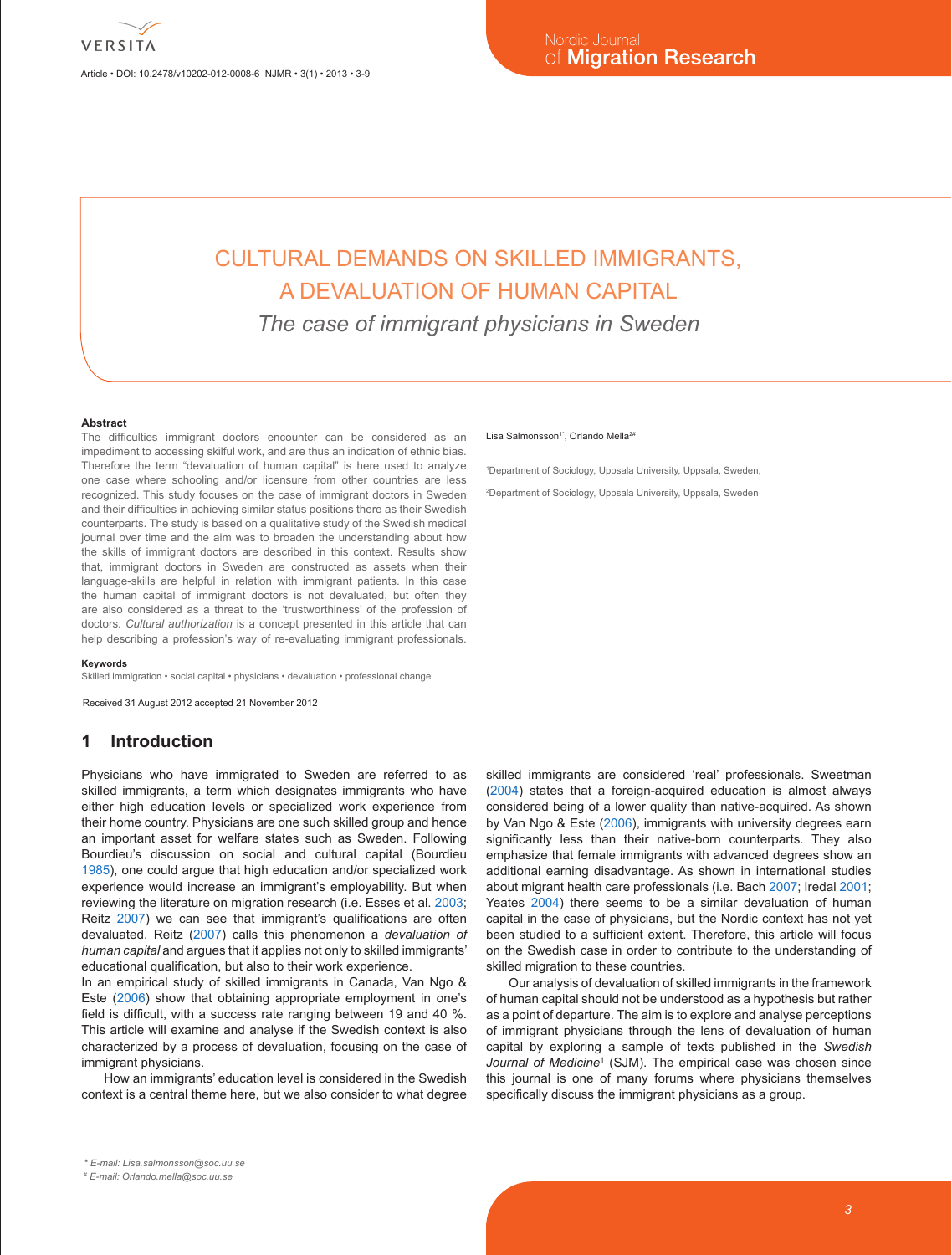## *1.1 The Swedish case: regulatory and legislative framework*

In Sweden (as in most Nordic countries) county councils are responsible for the provision of health care services to the people, and overall recruitment of human health resources. One strategy used to fill the vacant physician positions has been to recruit from outside Swedish borders. Two regulatory domains intertwine: (1) immigration legislation and (2) professional regulations. In most cases immigrant physicians came to Sweden either as refugees/ asylum seekers, or as labour immigrants. Yet non-European physicians are seldom considered labour immigrants. It was not until 2008 that physicians from outside the European Economic Area (EEA) could get a work permit. Therefore, most immigrant physicians in Sweden have come to Sweden as refugees or as labour migrants but then mostly from another European country. This divides the immigrant physician group in two groups: (1) the ones who come to Sweden from another European Union (EU) country and who receive a somewhat 'automatic' recognition of their license as stipulated in the 1993 $^2$  physician act, and (2) the ones from outside the EU. Those in the second group have to pass written and oral medical exams in basic clinical subjects and a course on Swedish medical legislation before they can even apply for a Swedish Medical licence. This process can take up to 10 years and suggests that even though all physicians need to apply for a Swedish Medical license, the system valuates human capital on the basis of a physician's country of origin. Nevertheless, the number of Swedish medical license applicants from outside the EU is increasing $^3$ .

## *1.2 Theoretical perceptions on social and cultural capital*

Reitz (2007), among others, reports that the market value of immigrant qualifications is less than the market value of nativeborn (see also Fernandez-Kelly 1995). This can be described as 'human capital devaluation' and, as expressed by this author, the returns of human capital are less for immigrants. He argues that it is problematic not to notice a segmentation of the labour market, and that the segmentation should be understood in the context of intersectional inequalities related to class, sex and/or ethnicity. There is another segmentation dimension for immigrant physicians if they were trained in another EU country. This is somehow connected to Reitz's (2007) argument that segmentation of the labour market is connected to intersectional inequalities, but it is not necessarily the same thing. It places the immigrant physicians into a hierarchy where human capital devaluation is not equally distributed within a group belonging to the same profession.

According to the human capital perspective, professional qualifications should be sufficient for labour market integration, but in the case of immigrant physicians in Sweden this seems not to be the case. Human capital appears to be valuated differently depending on where the physician comes from. In other words, ethnic factors seem to have an impact in the qualification process of becoming a physician in Sweden. In this context the term *cultural capital* is useful*.*  As defined by Bourdieu & Passeron (1979) the concept aids in the analysis of cultural impact, especially on social classes. It refers primarily to the role played by the educational system with its ability to reproduce power and symbolic relationships between classes. As commented on by Lamont & Lareua (1988), cultural capital implies informal academic standards, which are also a basis for exclusion

from jobs, resources and high status groups. Or, as expressed by Van Ngo & Este (2006), another kind of human capital can be suggested that goes beyond educational investment or work experience. This human capital is somehow ethnocentric as it differs only on the basis of whether a physician immigrated or not. If human capital can be devaluated through migration we will need to analyse the case of immigrant physicians empirically.

It is important to note that the process of devaluation of human capital could also be seen as a type of *peripherization* (i.e. Shin & Chang 1988) leading to a segmented profession. According to Shuval (2000) people with immigrant backgrounds need to establish a sense of belonging in the new country, where the professional component is a crucial element. She suggests *five types of social functions of licensing* which are, 1) quality maintenance, 2) quantity control, 3) allocation of personnel, 4) expression of social values and 5) maintenance of professional elitism. In the context of this article the social function of licensing also have consequences related to physicians for whom it take several years to attain a license as they miss out on the social benefits of that same function. One could say that the profession controls the socialization of physicians through licensing, and the longer it takes to get it, the more difficult it is to become socialized within the profession. Licensing can then be seen as a means to maintain an elitist and monopolistic position compared to other professional groups but also within a certain profession, as human capital depends on the country in which professionals got their training (see also Ooka & Wellman 2006).

To that point, Shuval also comments (1985), "*Medicine is characterized by a long-standing tradition of elitism but its credibility requires periodic, visible mechanisms of reinforcement so that reference groups are strengthened in their belief that this tradition persists and is actively viable. Immigrant physicians requesting licensure may be perceived as a threat to quality practice; like an exclusive club, the medical profession uses licensing as a gatekeeping mechanism to control entry*".

In this article we have chosen to explore how these gate-keeping mechanisms are connected to devaluation of human and cultural capital. We have done so by studying the perception of immigrant physician as expressed and transmitted by *Swedish Journal of Medicine* (SJM).

# **2 Method**

The texts analysed were selected from SJM published online in Sweden between the years 1997 and 2010. SJM is the Swedish medical association's membership journal and its main readers are physicians with membership in the Swedish Medical Association. Therefore, it is an important forum when studying the perception of immigrant physicians from the profession's point of view.

1997 was chosen as the starting point because it was the period when the Swedish Medical Association started the debate on the lack of physicians in Sweden. A discussion then followed on issues surrounding immigrant physicians as a possible solution to that 'deficit'. The texts that have been analysed concern immigrant physicians as 1) a resource to handle, 2) as a moral issue to be considered, or 3) as a solution to the shortage of physicians in Sweden.

The selection of articles for analysis was done in two steps. The first selection contained all articles that included the words: 'immigrant', 'doctor', 'physician', 'foreign' and combinations of those words. The second step selected only articles where the discussion of physicians with immigrant backgrounds related to their role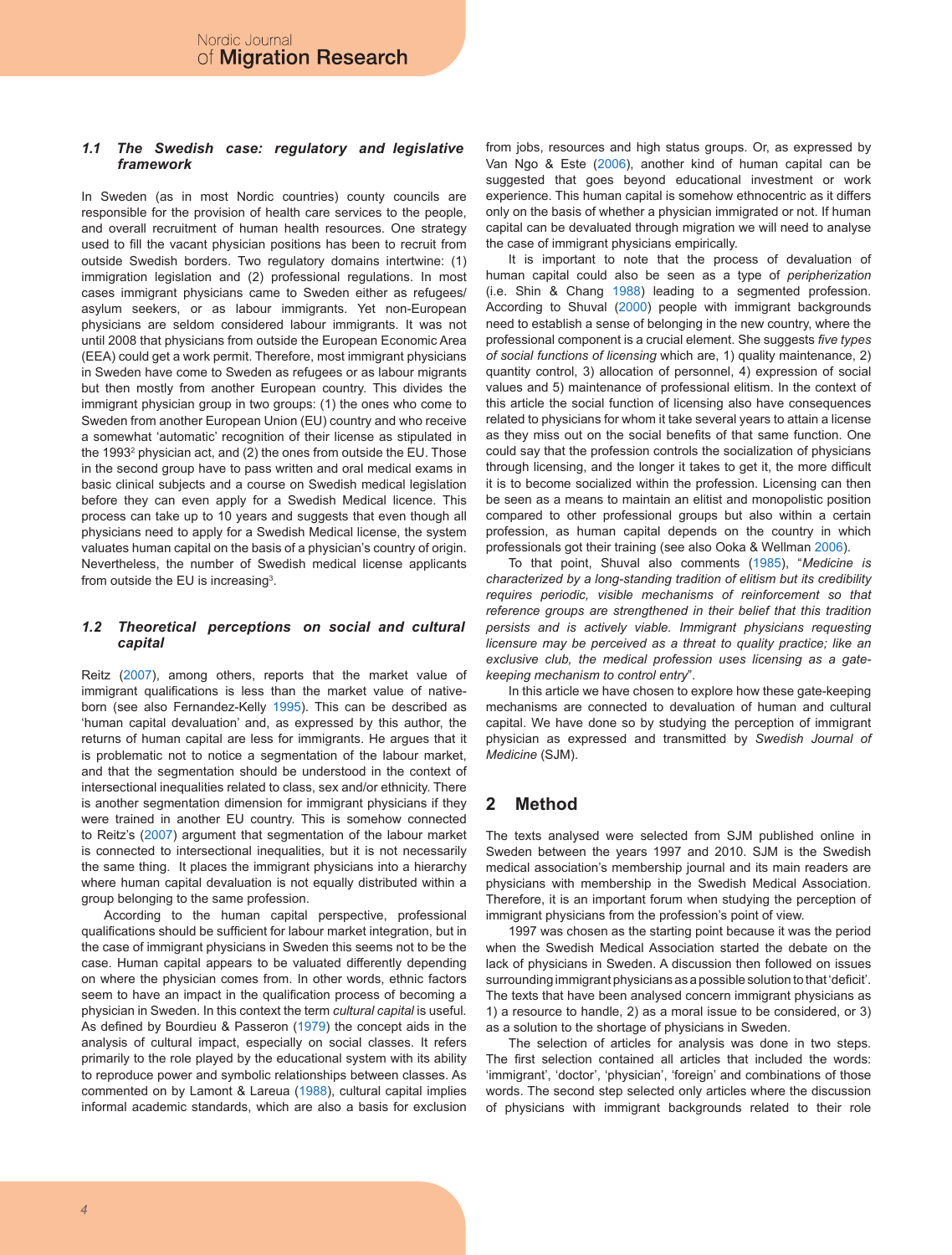

*Model 1: Preliminary network: Social constructions of "immigrant doctors" in professional health journalistic text.*

as health care providers. This process insured that articles which covered health issues in the immigrant population were excluded from the study.

This study applies a Grounded Theory (Bryant & Charmaz 2007; Charmaz 2006) methodological approach. According to Charmaz, a researcher can never approach an area of research without some ideas of what it is he or she will look for. Researchers always have some micro-theory when approaching our empirical case. This does not mean that we had any kind of hypothesis to test as we started the analysis process. Instead we used our core concepts to define what we wanted to study and allowed other themes to emerge from the data. The texts are to be viewed as qualitative data used as a source of information to generate a theory about how the perception of human and cultural capital of immigrant physicians are constructed in the Swedish Medical Journal. As defined by Suddaby (2006), Grounded Theory is neither a deductive nor an inductive process, but an interpretative process. The focus should depend on the researcher's interpretative analysis of the data, not on the testing of a hypothesis against the data (Lindgren 2011). He argues that the researcher collects data and analyses it in order to see patterns that suggest theoretical concepts and relations between them. It is not only the concept in itself but the relation between the codes that is important for a theoretical understanding. In this context, the texts were studied systematically in order to detect patterns on a textual level. Emergence is a central dimension in Grounded Theory. Through its use we will construct a theory about the perception of human and cultural capital in the case of immigrant physicians in Sweden through understanding what is happening in the selected texts.

Another key dimension in Grounded Theory is coding, which means the identification of social processes in the data (Mella 2007), categorizing them with the aim of formulating a theory. All texts were coded in Atlas.Ti into more abstract categories. The codes were created by asking questions of the texts about structural, cultural and interactional characteristics. Through this process a theoretical context began to emerge.

This process of coding is the segmentation of the text in quotations and codes, based on analytical needs in order to understand the meaning that the texts have in latent forms, but the whole ought to be reconstructed, something that it is made by creating networks. In the selective/axial phase of working with Grounded Theory, relations between codes were established, creating temporary theories (networks) composed by codes and relations between codes (model 1). It is important to understand how textual descriptions are articulated as this is one social premise that immigrant physicians are facing in their professional re-establishment process.

# **3 Results and analysis**

A network composed by codes and relations are first presented. The codes have emerged from the analyzed texts through asking questions such as: "What is happening in the texts?" Meaning is deconstructed into more theoretically informed codes that can then be related to other codes.

The network above consists of some key codes that connected to other related codes in the analysis where the relations between the codes are in focus. As expressed earlier, when working with Grounded Theory and Atlas.Ti the most important analytical task of the researcher is to establish relationships between categories in order to generate a theory. These relationships are grounded in preliminary theoretical assumptions that permit identification of structural, cultural and interactional dimensions in the texts. The assumptions become more specific according as the research process progresses. Central to the preliminary assumptions is the notion of human capital devaluation and segmentation of the skilled migration labour market (Goldstein & Horowitz 1977; Reitz 2007; Shuval 2000).

The network reveals that there are discursive differences in the text depending on an immigrant physician's place of origin. Perceptions about physicians that have immigrated from the EU/ EEA-countries are closer related to categories with economical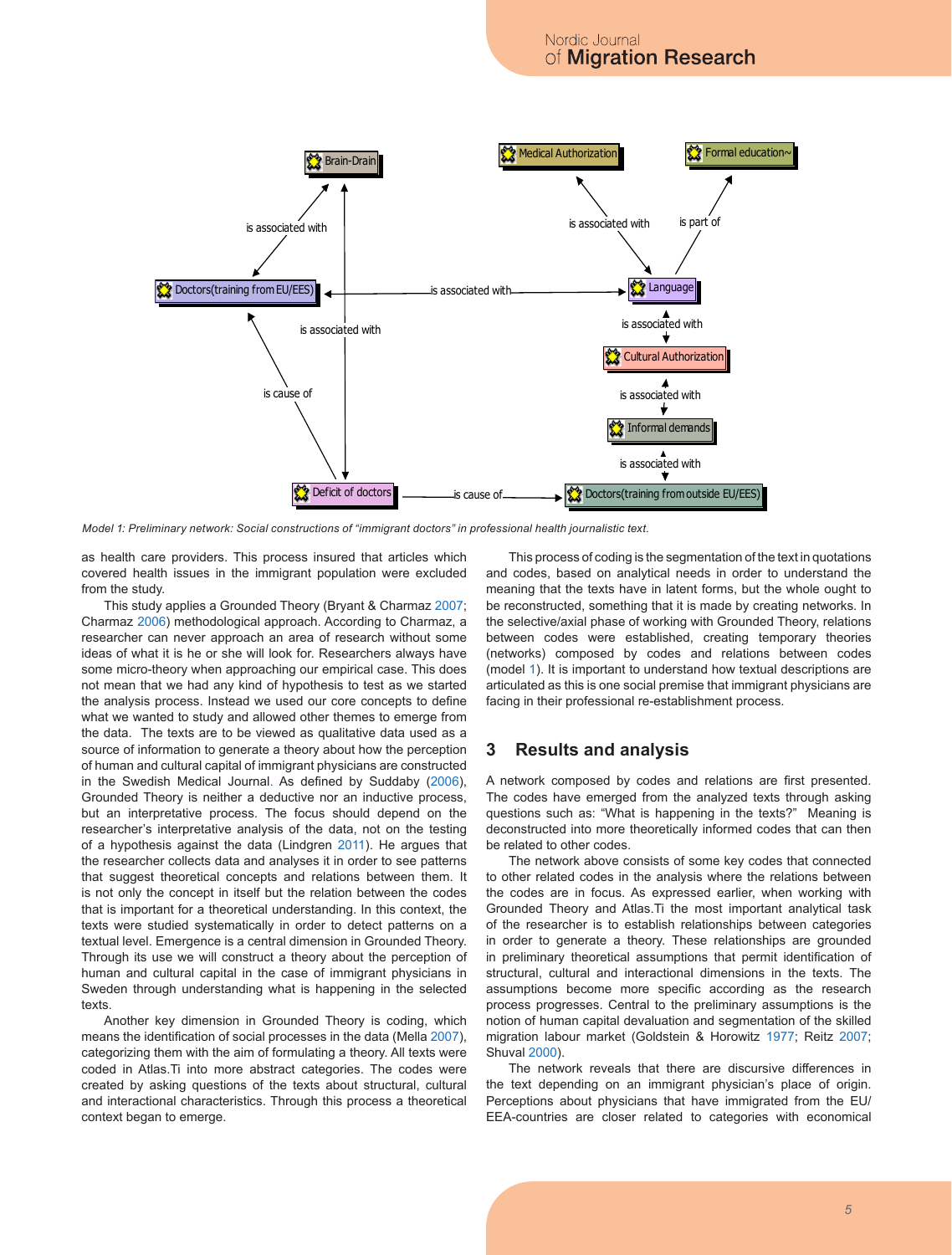connotations (categories: Brain-Drain and Deficit of Doctors). The code Brain-Drain is also related to ethical dilemmas with that type of recruitment:

It is to give away the responsibility and it is highly immoral to let other countries take that responsibility for the provision of human resources to Swedish health care; Denmark, Poland and Hungary are at the top among the countries where Swedes go to educate themselves to become doctors.

Many doctors come from Poland, Greece (and Iraq) but there is also a global shortage of doctors and many move from poorer to richer countries.

The category *Brain-Drain* also shows the criticism that has been highlighted in the debate over colonial power structures that still exist where rich countries dominate. Worth noticing is that the Brain-Drain category, surprisingly, was not strongly related to physicians from outside the EU/EEA. *Brain-Drain* in other areas of research is often talked about in reference to high skilled migration from low income countries to high income countries, mostly from African and Southeast Asian countries to the US or Europe. In the case of this study the Brain-Drain is only presented in the European context.

Doctors immigrating from outside the EU/EEA-countries are more closely related to codes about formal and informal educational demands, language, medical and cultural authorization. The code *Informal Demands* consists of constructions about what latent difficulties an immigrant physician might have when working in Sweden, such as differences in customs, humour, and informal communication (in coffee breaks and other type of behaviour patterns that are not formally regulated but are present in these texts). Informal demand and cultural markers in the text often occur when language is discussed. It is statements such as: " …their formal ways make them come about as harsh". Here, there is a silence in respect to the effects that can be seen as informal demand on the physicians to become "less harsh" and therefore more 'Swedish'.

*Language*, as a code, refers to texts where language as an issue itself is brought up. The code is textually important and analytically interesting. It connects the codes relating to economical and ethical aspects of immigrant physicians from EU/EEA countries to the codes relating to cultural, informal and educational demands that are closer related to doctors from outside the EU/EEA. Language is discussed in different contexts, sometimes as a problem with Swedish-speaking patients and colleagues, and sometimes as an asset in understanding Sweden's immigrant population. The need for both Swedish and other languages is important for both doctors immigrating from both inside and outside the EU/EEA. Medical Authorization is a code related to texts where different aspects of the authorization process are covered. It is related to more cultural aspects of the authorization process that are constructing the key code: Cultural Authorization.

*Cultural authorization* is a category based on coded texts that ascribes physicians with training outside Sweden in general, and more specifically outside the EU/EEA, with certain cultural markers. These markers have to do both with ideas about what is or is not Swedish culture is or is not Swedish *health care* culture. As shown in the network, the category is closely related to the subcategory *Informal demand* and to *Language.* On the other hand, *Medical Authorization* and *Formal education* are both related to the logical demand for proficiency in Swedish for physicians from outside the

EU/EEA. They need to demonstrate a command of the Swedish language before having their medical competence assessed. The code *Doctors from EU/EEA* is also related to the core category but not as close which can say something about the difference within the group of immigrant physicians and their relation to the profession.

The category *cultural authorization* consists of codes that in one way or the other have to do with the cultural connotations found in the text. The category evolved through quotations where immigrant doctors were constructed as having different cultures, as needing training in Swedish health care culture and as having a type of culture that differs from the patients. It does not only construct the idea of the immigrant doctors but it also constructs the patient in a normative way, which will be shown in the quotes below. This relates to ideas about what is 'the Swedish mentality' (Daun 1996) of doing things and what is different from that. It is a type of stigmatization process from the professional system towards the group of doctors with immigrant background in general and doctors from outside the EU/EEA in particular. Immigrant background seems to be connected to a perceived need for them to learn the type of cultural capital which doctors trained in Sweden are assume have innate. This may indicate that doctors with immigrant background not only need a medical authorization but also a more informal cultural authorization in order to become 'Swedish doctors'.

Here, we follow some code examples from the category *cultural authorization:*

Cultural differences and lack of knowledge about what is important in Sweden lead to that it can take several years before they pass the test.

Cultural differences are often constructed as static and difficult to overcome. Mattsson (2001), among others, have shown similar examples in the Swedish labour market context. She argues that this way of constructing immigrants, as lacking culturally specific skills, should be understood as a form of economic racism since it expresses culturally racist ideas, which legitimizes ethnic hierarchies in the labour market and the economy. The differences are also constructed as a causal reason for the time it takes for the doctor to get Swedish medical authorization. Differences between the health system culture and the culture of the individual doctors are constructed in a discriminatory way, in line with devaluation of the human capital of skilled immigrant doctors. They are perceived as lacking knowledge and which is then used to justify why doctors outside the EU do not get their Swedish medical license. The culture of the Swedish health system is seen as the norm, and an individual's lack of that cultural knowledge is construed as part of the reason for not passing the cultural 'initiation ritual' of the system. A similar description can be analyzed in the next example:

In addition to take a supplementary examination on their medical knowledge, they get to learn about Swedish health care culture, what rules and laws apply and how the health care sector work*.*

In both examples the discussion is about how the Swedish medical system is constructed as well as what immigrant doctors need to learn in order to be assimilated into the system's culture. The immigrant doctors are constructed as objects that are to be taught the "Swedish" culture in order to *become* a part of the health system. The citations above also show that "Swedish" cultural characteristics are assumed to be difficult to understand. Culture is here described as standing in the way of the structure of the authorization process,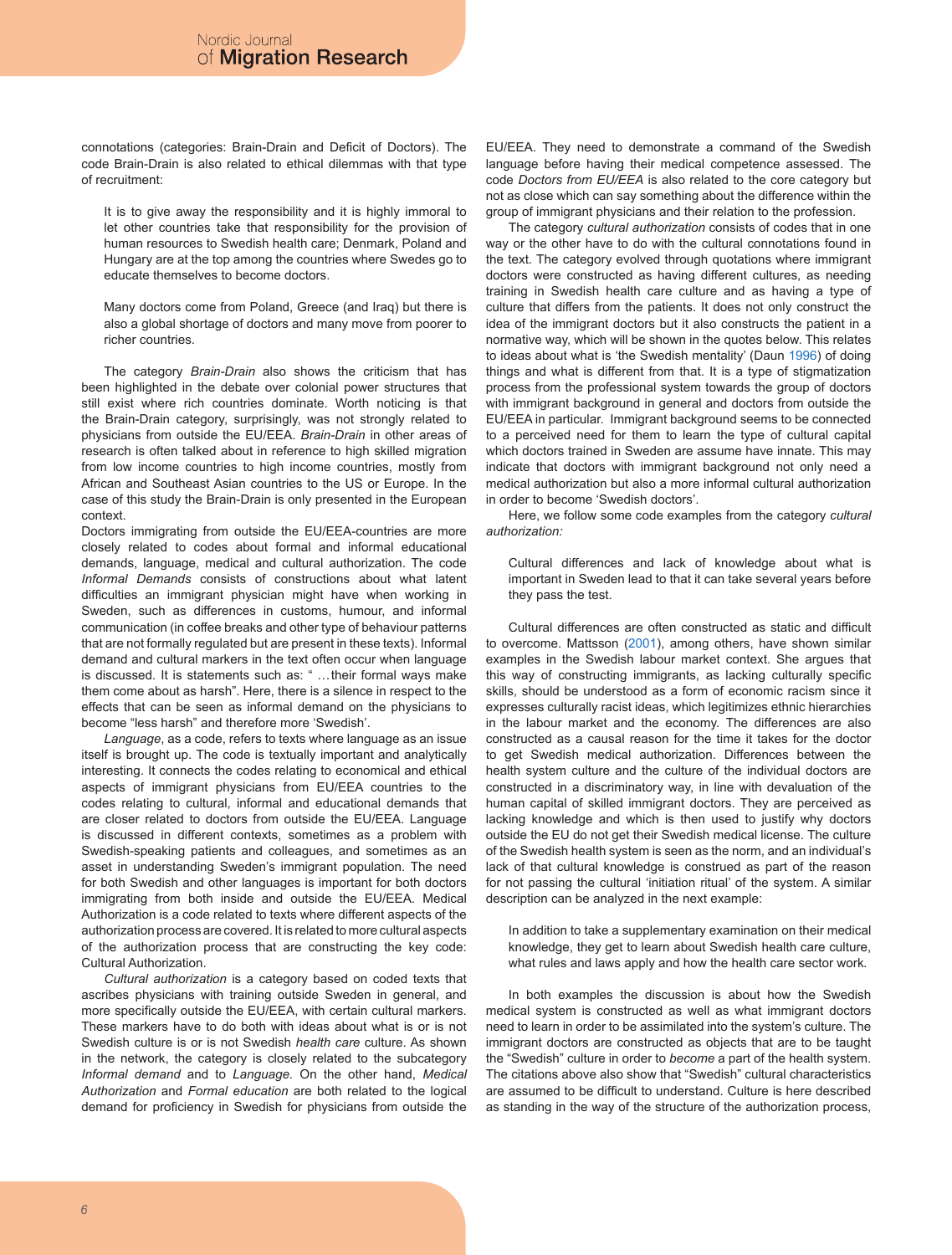as expressed in the quotation below. Surprisingly, cultural differences are also talked about as a positive factor as seen in the quotations below:

These doctors (immigrant background) take their time to talk with the patient and create a bridge between immigrants with the same background and Swedish health care.

When looking at the 'other' as the care-taker, it seems as if their caring characteristics are emphasized as well as their mediating role toward the immigrant patients. It becomes an ideal type (introduced by Weber) of where "the other" doctor takes care of "the other" and "we" takes care of "us". In the example above the immigrant doctors are described as a care-giver with special skills in caring and communication with patients with immigrant background. Lukkarinen-Kvist (2001) showed that perceptions about the 'others' caregivers in a primary health facility had the results that patients with immigrant background were assumed to be more demanding and unable to be on time. In the material of this study "the other" doctor as a caregiver is present but it also constructs "the other" patient as in need of special 'caring' treatment. In the example above 'the other' as a caregiver is given a positive connotation but is also assumed to be the solution to the immigrant as a care-taker.

They add a way of thinking that leads to a positive development, they question the efficiency of Swedish health care and public sector.

The use of definite modality (e.g., these doctors 'take their time', 'they add a way of thinking,' 'these doctors are a bridge') constructs the idea of the speaker as being sure of the truth in these statements*.* In this case it is the acting subject (a representative of the norm), who is speaking about the passive object (the immigrant doctor), and this direct modality shows the constructed power relationship between the two. In the example above the 'adding' is positive for the system but it still constructs a difference between the system as a norm, and doctors with immigrant background as something else.

Foreign doctors express themselves in shorter and more direct sentences and can therefore be taken for being harsh.

In this example 'the other' is constructed as being different from the norm as they are assumed to be more frank and is once again a way of constructing immigrants doctors as 'the other'.

Cultural Authorization: Some theoretical statements about devaluation of human capital in the case of immigrant doctors in Sweden.

The key code: 'Cultural Authorization' shows, through the examples above, that the cultural aspect of the medical authorization process in Sweden is perceived as a type of capital that differs between doctors depending on their place of origin. We see this as an example of what Mattsson (2001) calls 'racialized' assumptions about culture, nation and skills,' which she claims 'reproduces a spatial hierarchy of (dis)similarity'. Along with Mattsson (2001) the theory in this article indicates similar assumptions to what she has found in other part of the labour market, i.e. that non-western immigrants (in this case non-western immigrant doctors) have a self-evident place at the bottom of labour market hierarchies. The constructed need of 'cultural authorization' is seen to be of more importance when addressing doctors immigrating from outside the EU/EEA than when addressing doctors from other EU/EEA-countries

where economic perceptions are more central. Cultural Authorization can therefore be defined as the cultural demand applied from the profession on doctors from outside the EU/EEA, which is connected to a devaluation process of human capital. Even if this theoretical suggestion is highly contextual, it might be used to study the same group, and how they are perceived, in other Nordic contexts or other skilled immigrant groups. Cultural Authorization is not only a theoretical proposal of what skilled migrants are assumed to need in the case of doctors, but also show the differences within the group of immigrating doctors. Those from outside the EU/EEA not only have different structural premises than doctors from other EU-countries, but also symbolic ones as shown above.

This segmentation within the profession is summed up clearly in the quote below:

Sure, there are problems with doctors that do not work hard enough, but that is the case with Swedish doctors too. Many of my colleagues are born in and/or grew up in other countries. Some of them had 15 years of experience before they came to Sweden. They had to take the long way, while newly examined doctors from Spain or Poland only need to ask the national board of health and welfare for a Swedish license and they get to start working the next day.

As articulated above and in our theoretical considerations, there are structural differences in possibilities to become a doctor in Sweden for immigrant physicians on the basis on their origin, but Cultural Authorization can also be seen as an implied, 'acquired' way of understanding culture (Robbins 2005). This acquired culture might also be considered as being ethnocentric, when the immigrant physician is constructed in a dichotomy relationship to the normative "Swedish" physician.

Adding an ethnocentric character to cultural capital, implies a theoretical way of approaching different cultural markers that was found in the data, and at the same time to get further understanding of the concept of Cultural Authorization. It is supposed to emphasize the textual descriptions that mark the differences between doctors with Swedish background and doctors with immigrant background'.

This type of capital, as shown earlier, is constructed as being negative in certain situations but positive in others. In the relation to the patient, the doctor's Swedish language skills is seen as a problem, but in relation to the doctor's colleagues, immigrant doctors are seen as being a solution to his or her colleagues' difficulties in understanding the "culture" of patients with an immigrant background. This reshapes the idea that the immigrant doctor is best suited to take care of the immigrant patients, while the Swedish-born doctors are best suited to take care of the Swedish-born patients.

This discursive dimension might lead to a segmentation of the professional on the basis of whether you essentially *are* a doctor in Sweden or in the process of *becoming* one. The ethnocentric cultural capital marks the differences between what is 'acquired' (using Robbins' terminology' in the construction of a 'we') and what is constructed as 'natural' in the construction of 'the other'. Davies (2003) states that this should be understood as dressed up in gendered and ethnocentric discourses rooted in the core definition of professionalism connected to a larger social and political context.

The theoretical suggestion in this article, 'Cultural Authorization,' can therefore be a useful concept when explaining the tension between professional inclusion and ethnocentrism. The constructed ethnocentric differences within the professional system that divide the medical profession into a 'we' and a 'them' can, in Davies' way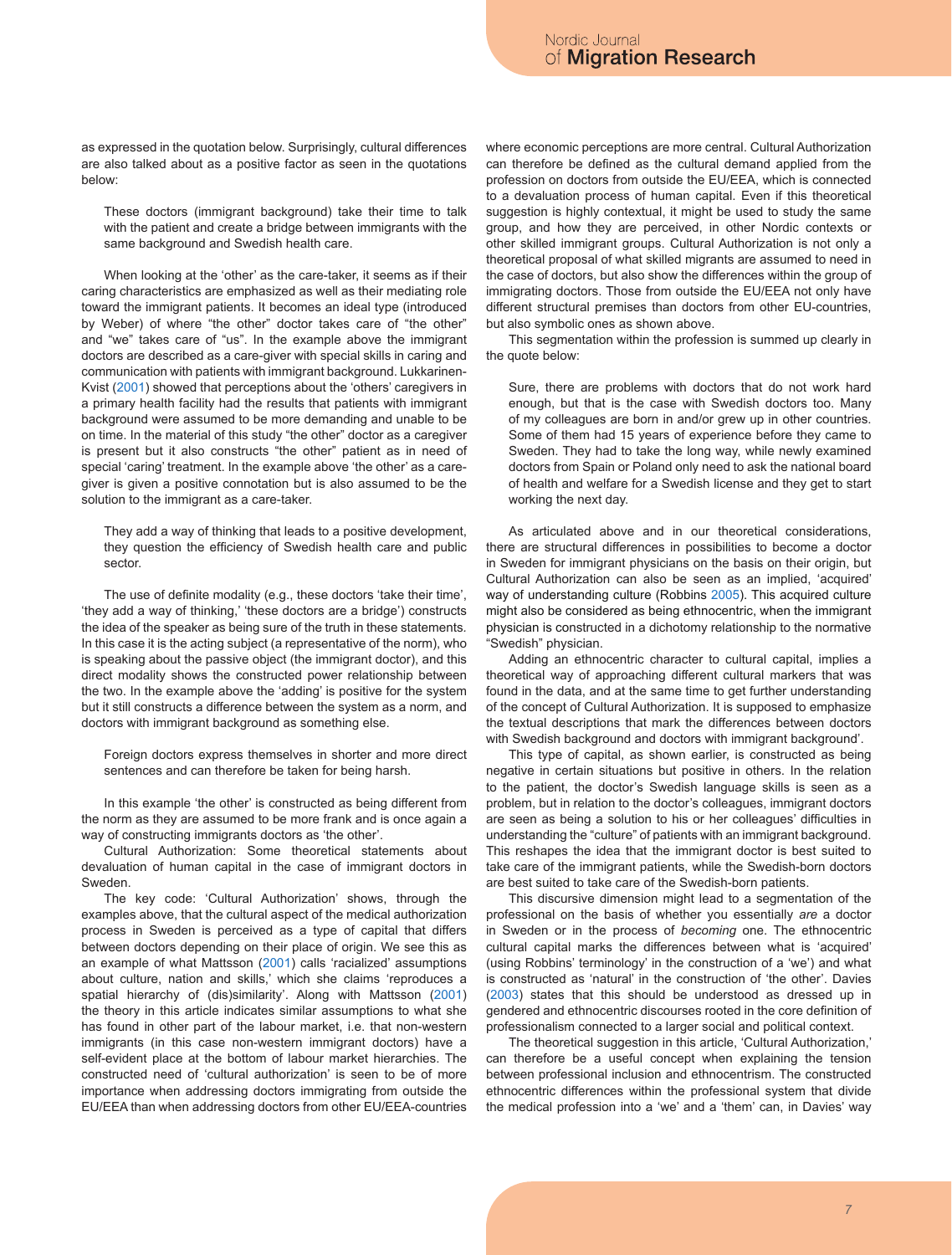of looking at it, be understood as a part of the reshaping of the foundation of the medical profession in Sweden in order to cope with the changes in the society as a whole.

# **4 Conclusive discussion**

Human capital has traditionally been regarded as one of the key factors behind economic growth but not many studies have focused on its importance for immigrants' integration, specifically for skilled immigrants.

This study has discussed devaluation of human capital in relationship to immigrant physicians in Sweden and has developed theoretical assumptions about Cultural Authorization which can contribute to an understanding of internal differences between doctors from the EU/EEA and doctors from outside this area. Members of the latter group need not only medical licenses but a more informal *Cultural authorization* as well. Physicians with immigrant backgrounds are often perceived as a threat to the 'trustworthiness' of the profession.

In this article we have shown that there seems to be a devaluation of human capital which might lead to marginalization of immigrant specialists in the case of immigrant doctors in Sweden. An important dimension however is a simultaneous process in order to reevaluate human capital through an informal authorization process where doctors with immigrant background are seen as needing to be culturally competent.

The devaluation of human capital has also an ethnocentric characteristic, especially when presenting immigrant doctors as a group. An ethnocentric norm of the professional group, which divides the profession of doctors in a 'we' and a 'them,' appears. This reshapes the landscape in which all doctors act. This constructed cultural demand becomes a matter of social stratification when these doctors are viewed as some kind of 'second class' professional.

Human capital theory suggests that individuals and society derive economic benefits from investments in people. Education consistently emerges as the prime human capital investment, but in the case of immigrant doctors the qualifications are considerably *devaluated* in relation to the qualifications of native-born doctors, segmenting the profession on the basis of origins, in favor of the Swedish-born.

## **References**

- *Bach, S 2007, 'Going Global? The Regulation of Nurse Migration in the UK'. British Journal of Industrial Relations 45(2):383–403.*
- *Bourdieu, P 1985, 'The forms of capital'. in Handbook of theory and research for the sociology of education, ed. JG Richardson, Greenwood, New York, pp. 241–258.*
- *Bourdieu, P & Passeron, J-C 1979, The inheritors. French students and their relation to culture, University of Chicago Press, Chicago.*
- *Bryant, A & Charmaz, K 2007, The SAGE handbook of grounded theory, SAGE: London*
- *Charmaz, K 2006, Constructing grounded theory. SAGE: London.*
- *Daun, Å 1996, The Swedish mentality, Pennsylvania State University Press, Pennsylvania.*
- *Davies C (ed.) 2003, The future of health workforce. Macmillan, London.*

It seems that from a professional perspective it is not sufficient for immigrant doctors from outside EU/EEA to have an educational level corresponding to Swedish doctors. They need to show that they are able to manage Swedish cultural codes in the health context as well.

This article has drawn on the context of the immigrant physicians and the medical profession's way of authorizing their skills by reference to cultural markers. This group is described as having to work harder to advance in the hierarchy of the medical system, but at the same time is considered a part of the solution to the deficit of doctors in Sweden today and in the future.

Immigrant doctors are, moreover, far from the center of the professional landscape. This might lead to the creation of 'second class' doctors in the Sweden's welfare state, dividing the professional group of medical doctors in two where the Swedish-born doctor is assumed to be taking care of the Swedish patient, and the non-Swedish doctor is to be seen taking care of the non-Swedish patient.

**Lisa Salmonsson** is a PhD Candidate in Sociology at the Department of Sociology, Uppsala University and her dissertation deals with the social positions of immigrant doctors in Sweden.

**Orlando Mella** is Professor in Sociology at the Department of Sociology, Uppsala University. His main research area has been ethnic and religious diversity in Sweden and he is responsible for the Swedish Annual Diversity barometer that measures Swedish people's attitudes toward ethnic and religious diversity (Mångfaldsbarometern).

# **Notes**

- Our own translation of the Swedish title: *Läkartidingen.* 1.
- Directive 93/16/EEC of 5 April 1993 http://europa.eu/legislation\_ summaries/other/l23021\_en.htm 2.
- i.e. the numbers of physicians from outside Sweden applying for Swedish medical Authorization was 3 in 1985 and 845 in 2009 (National Board of Health and Welfare, 2010). 3.
- *Esses, VM, Dietz, J & Bhardwaj, A 2003, 'The role of prejudice in the discounting of immigrant skills'. Paper presented at the University of Michigan Conference on Immigration. In Reitz (2007).*

- *Fernandez-Kelly, MP 1995, Social and cultural capital in the urban ghetto: implications for the economic sociology of immigration. in the economy sociology of immigration: essays on networks, ethnicity and entrepreneurship, ed. A Portes, Russel Sage Foundation, New York.*
- *Goldstein, HM & Horowitz, MA 1977, Entry-level health occupations; development and future. Johns Hopkins University Press, Baltimore (in Shin, E H & Chang K-S, 1988).*
- *Iredal, R 2001, 'The migration of professionals: theories and typologies', International Migration, vol. 39, no. 5, pp. 7–26.*